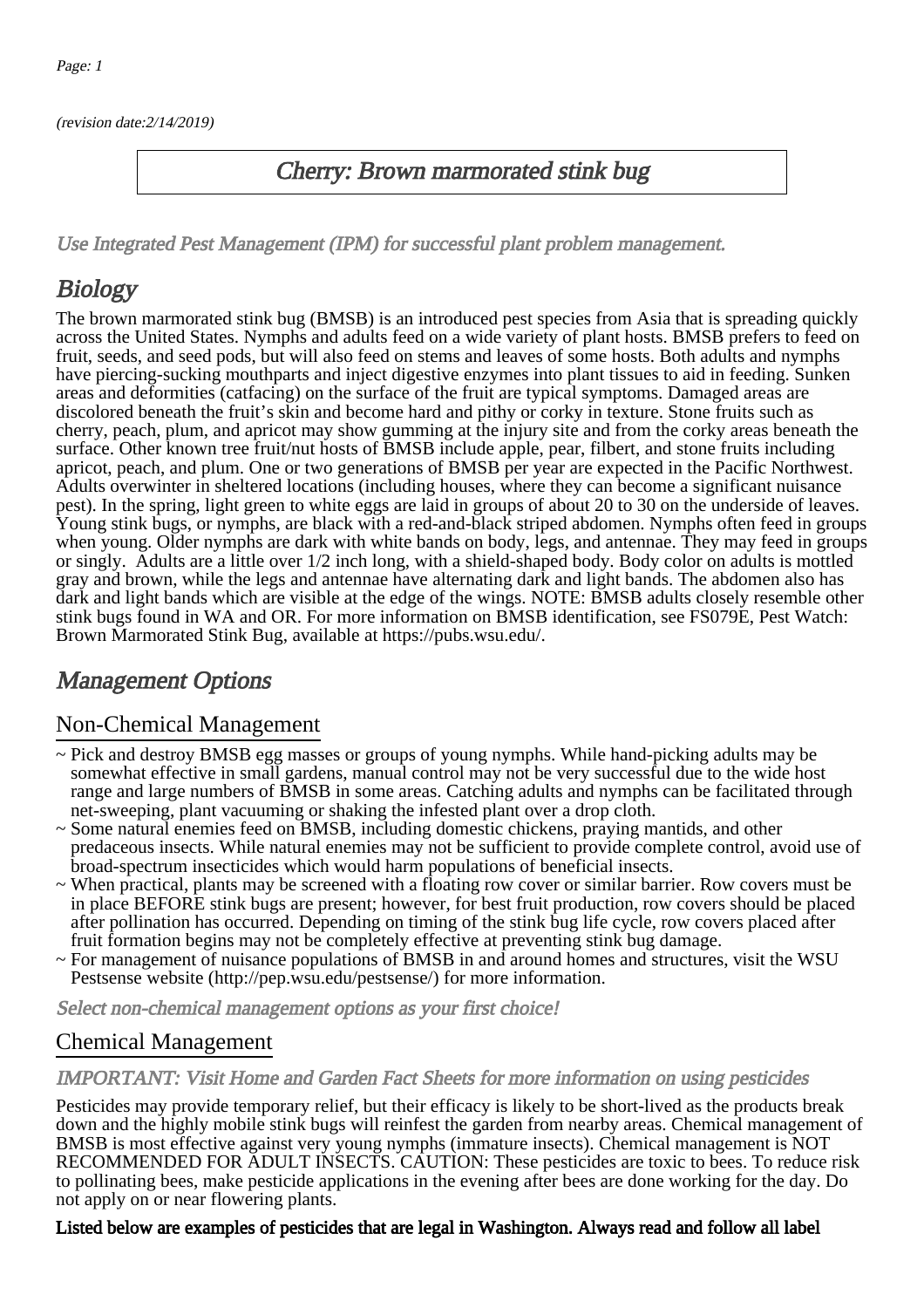#### directions.

- $\sim$  Saf Safer Brand BioNEEM Multi-Purpose Insecticide & Repellent Conc [Organic] active ingredient: azadirachtin
	- EPA reg no: 70051-6-42697
- ~ This list may not include all products registered for this use.